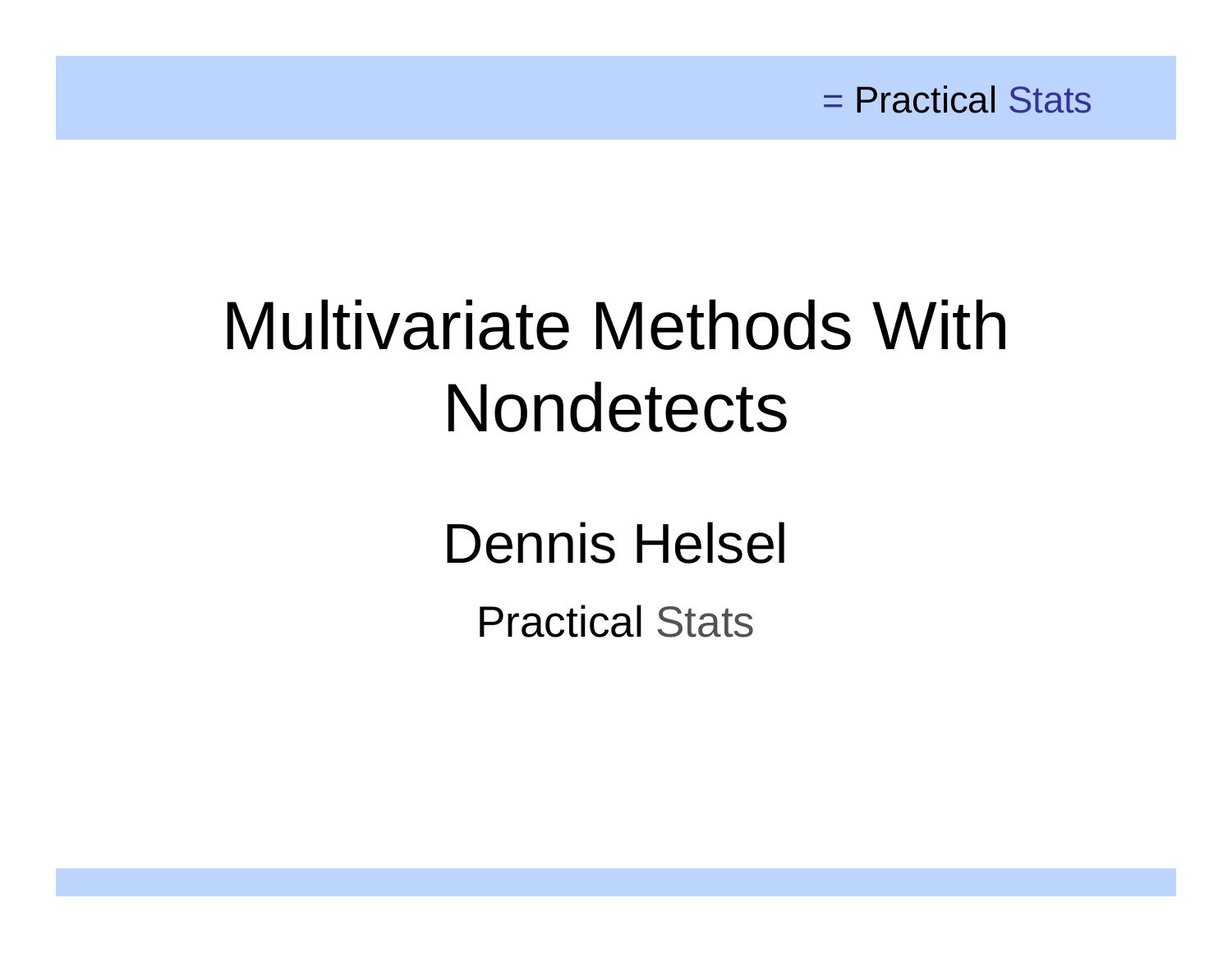# Common Goals of Multivariate Procedures

- Classify observations into groups
- Test for differences or trends based on multiple measures
- Classify and relate variables to one another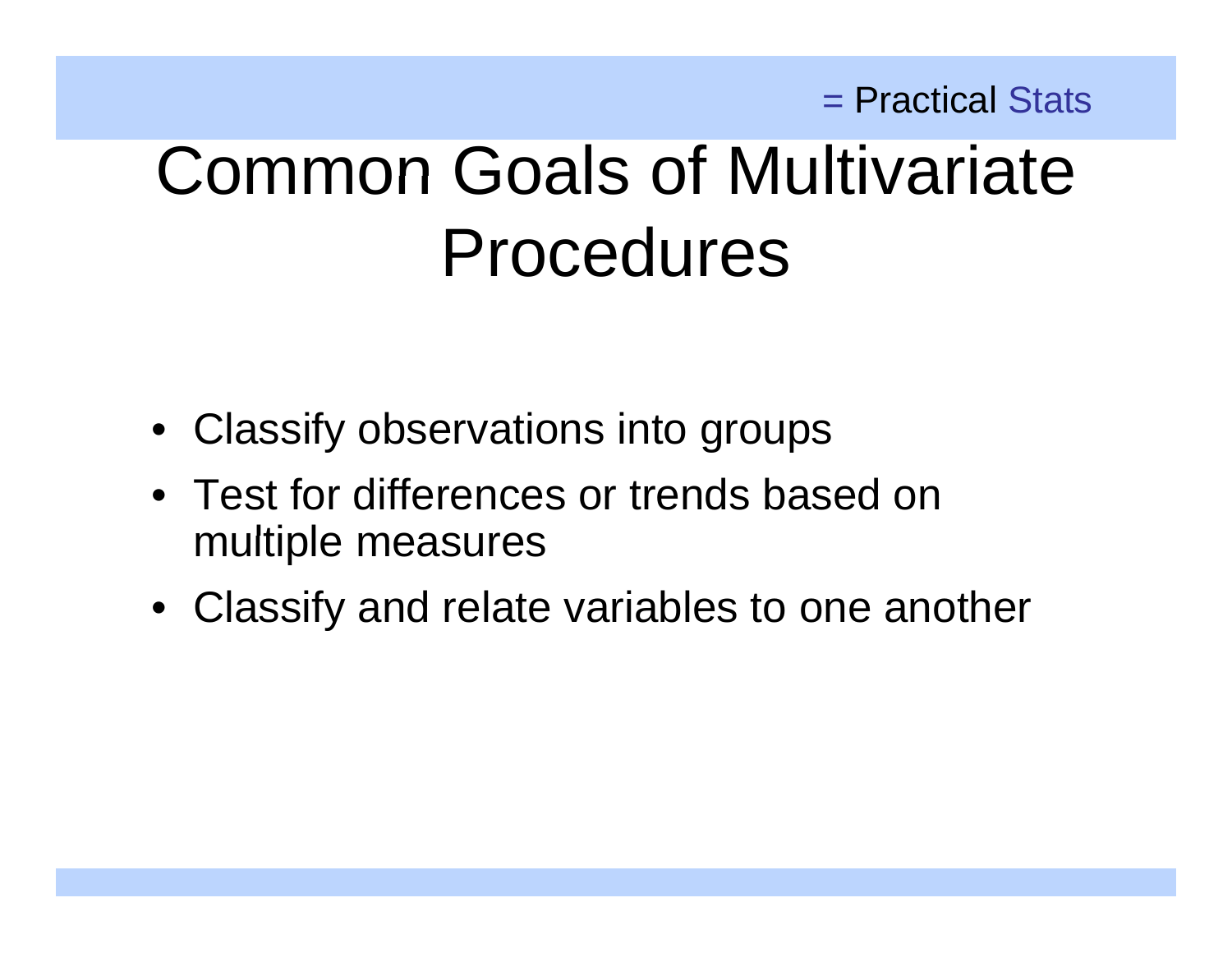# Methods for dealing with nondetects

- NOT Substitution! This adds invasive data
- For one RL:
	- $-$  Rank data and run procedure on the ranks
	- Use a nonparametric method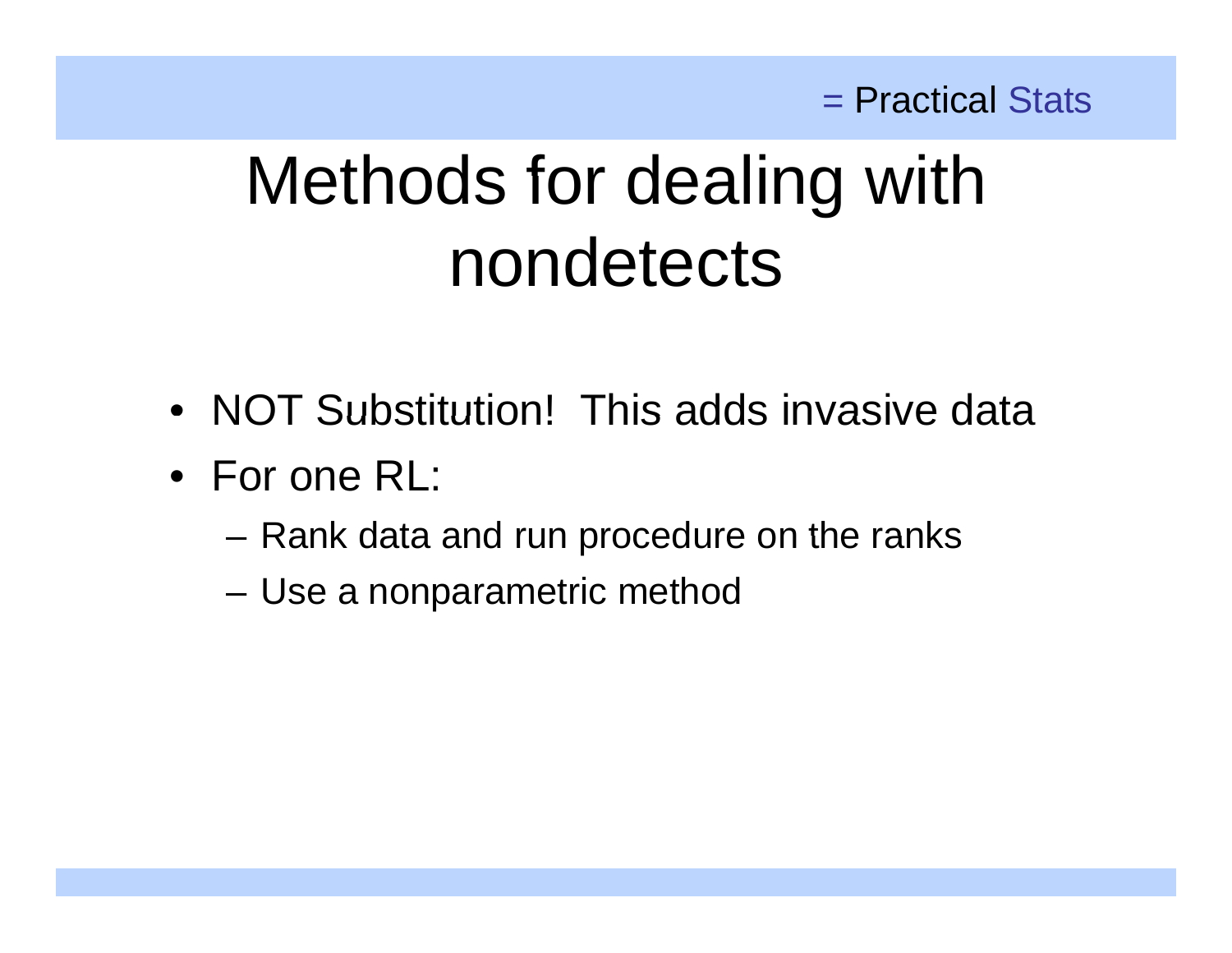# For 1 RL, run procedure on the ranks

- PCA on ranks
- Discriminant Function on ranks
- All nondetects are tied with each other at the lowest rank:
- $<$ 1  $<$ 1  $<$ 1 3 7 10 18 data
	- 2 2 2 4 5 6 7 ranks
- MANOVA, Cluster Analysis have nonparametric analogues, so no reason to do this approach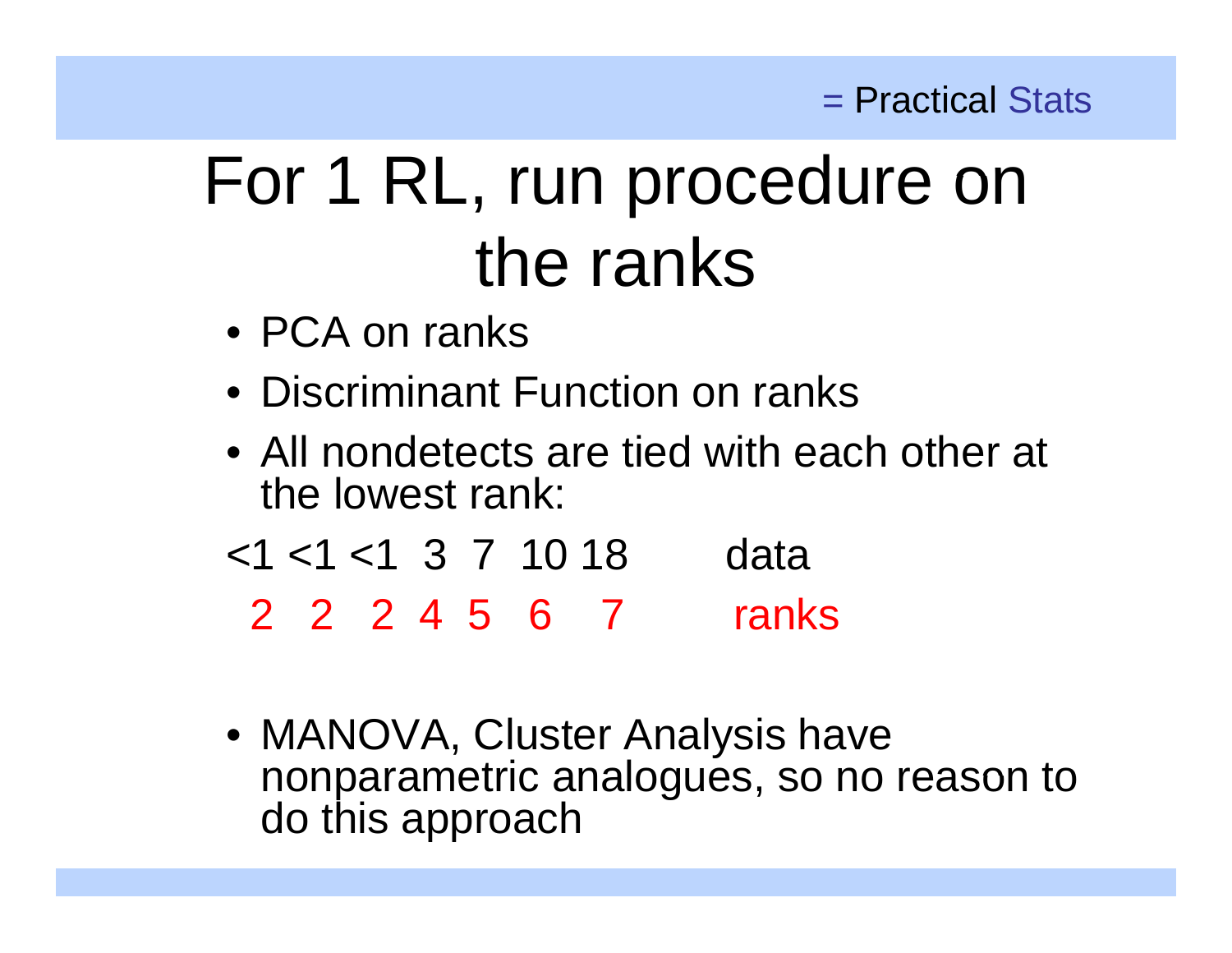# For 1 RL, use a nonparametric method

- ANOSIM (Nonparametric MANOVA)
- Test for seriation (Nonparametric Trend Test)
- Nearest Neighbor Cluster Analysis
- Nonmetric Multidimensional Scaling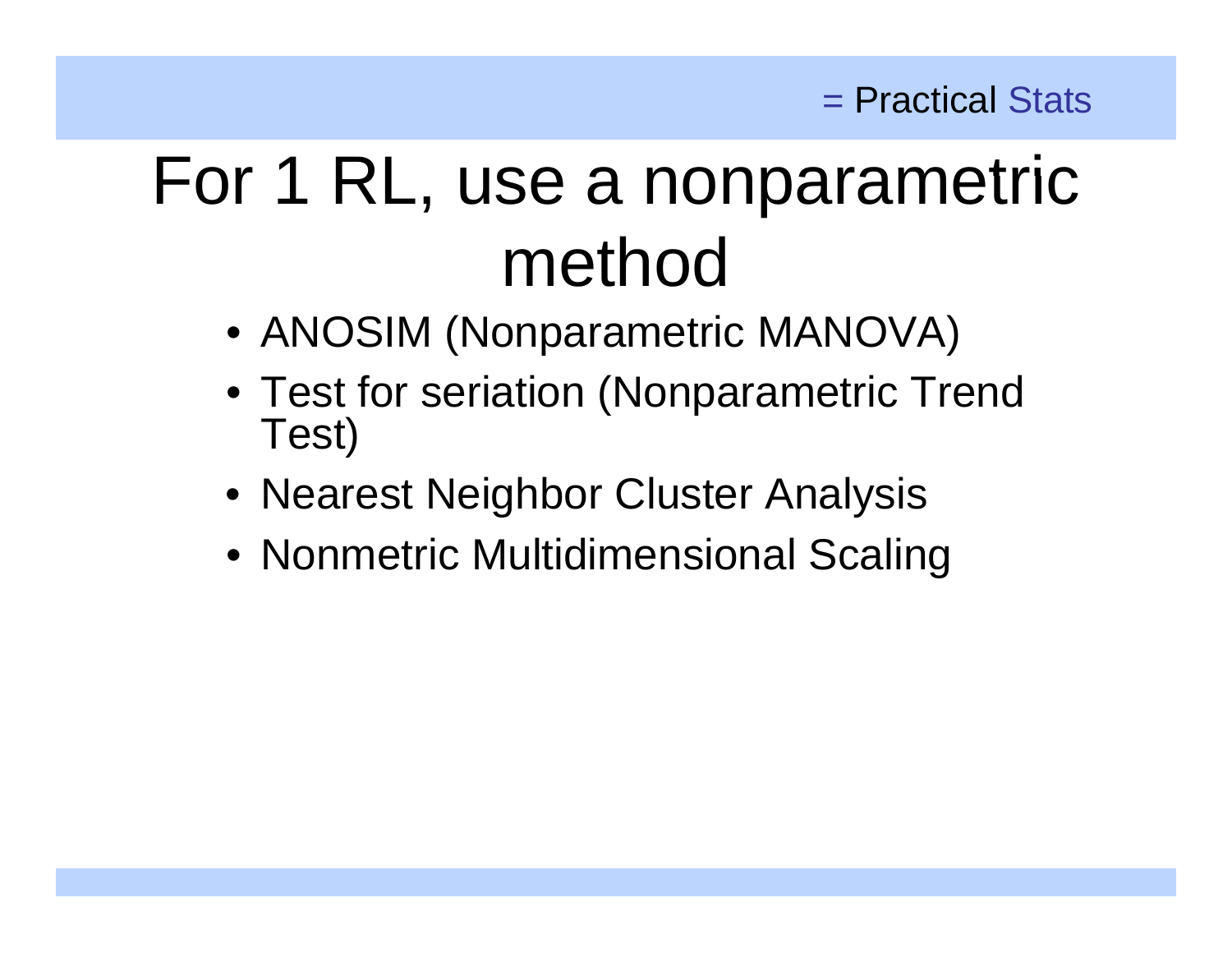### General Method: ANOSIM and test for seriation



 $\frac{1}{2}$   $\frac{2}{2}$   $\frac{6}{3}$   $\frac{27}{35}$   $\frac{22}{31}$   $\frac{23}{35}$   $\frac{21}{35}$   $\frac{21}{31}$   $\frac{23}{25}$   $\frac{25}{31}$   $\frac{26}{35}$   $\frac{21}{21}$   $\frac{22}{31}$   $\frac{23}{25}$   $\frac{21}{21}$ Kendall's tau correlationbetween similarity  $\left\{\left\{\begin{array}{c} \left\{\begin{array}{c}\text{and} \quad 34 \end{array}\right\}\right\} \qquad \qquad \text{matrices} \end{array}\right.$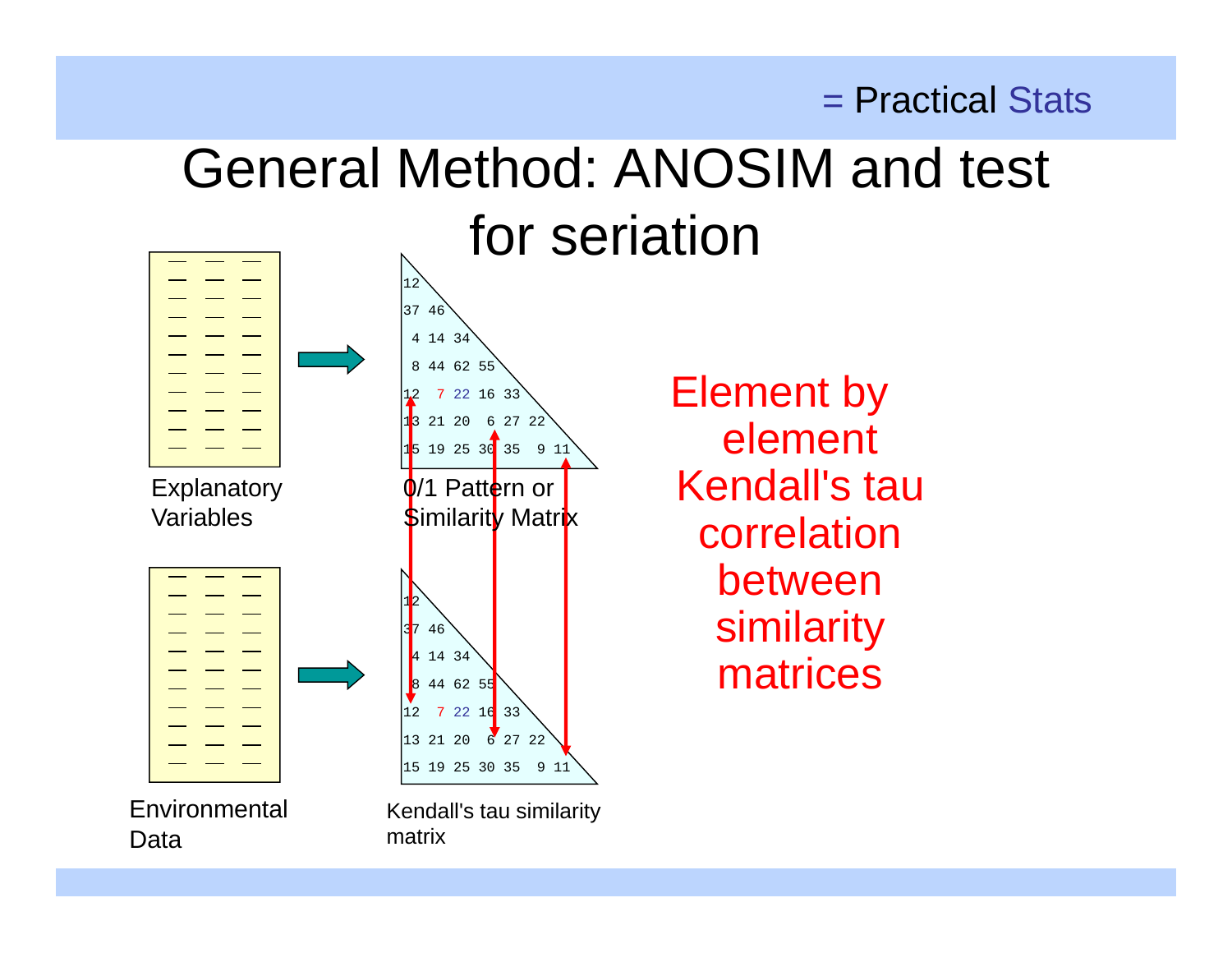### Test for seriation



For trend, the explanatory matrix contains the number of time steps between measurements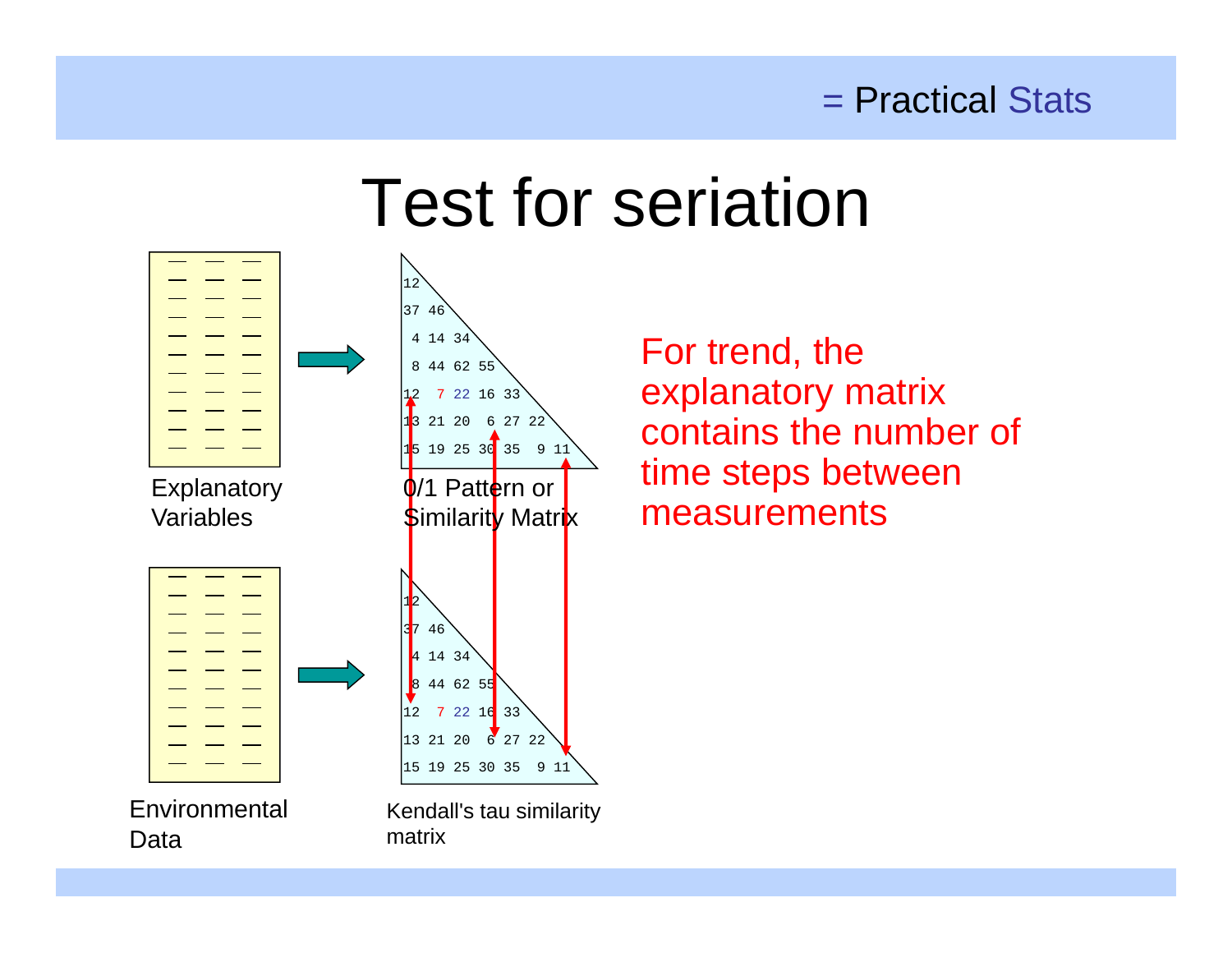# ANOSIM



For tests between groups, the similarity matrix is a 1 if two values are in the same group, and a 0 otherwise.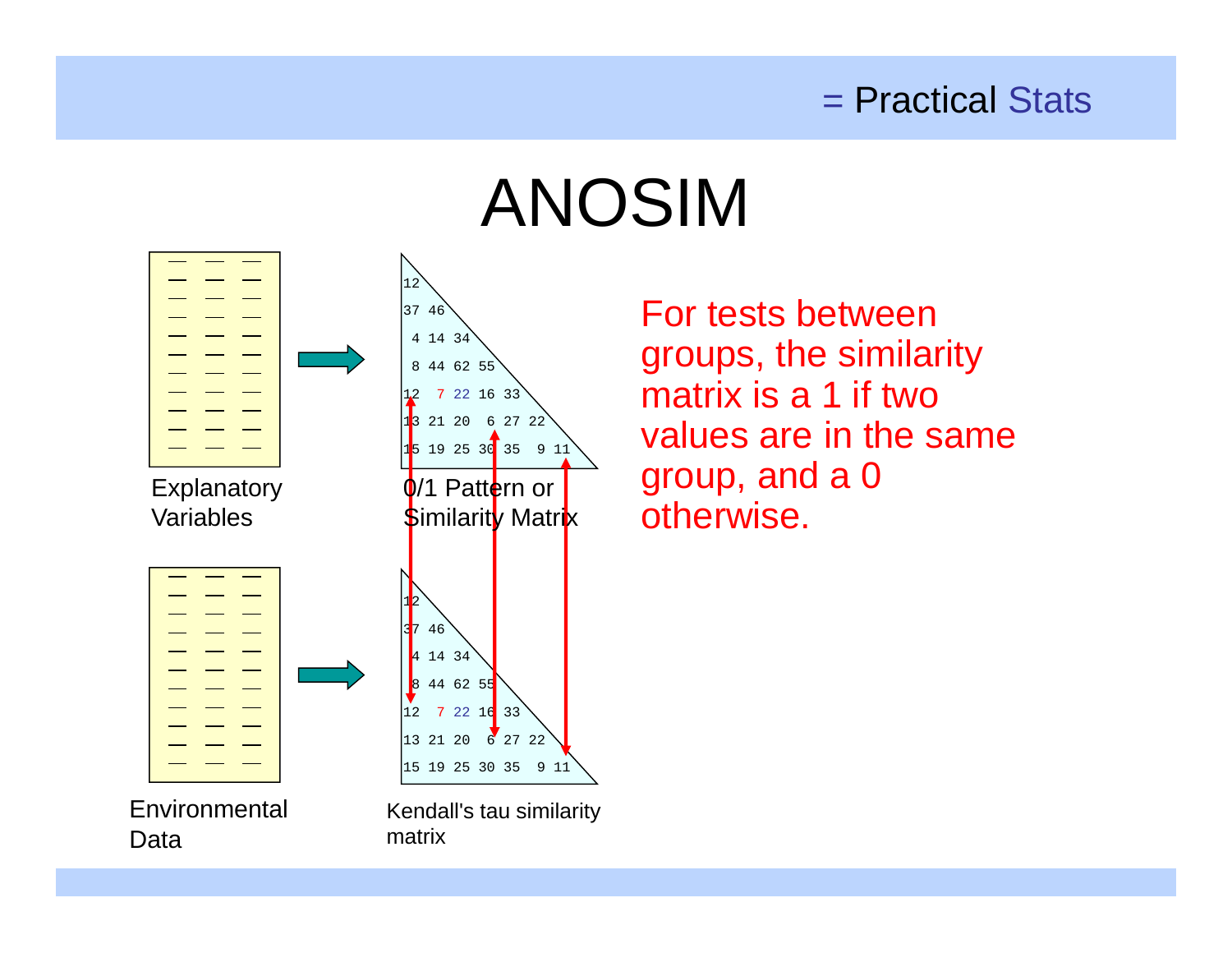## General Method



For other, regression type problems, the similarity matrix uses something like Kendall's tau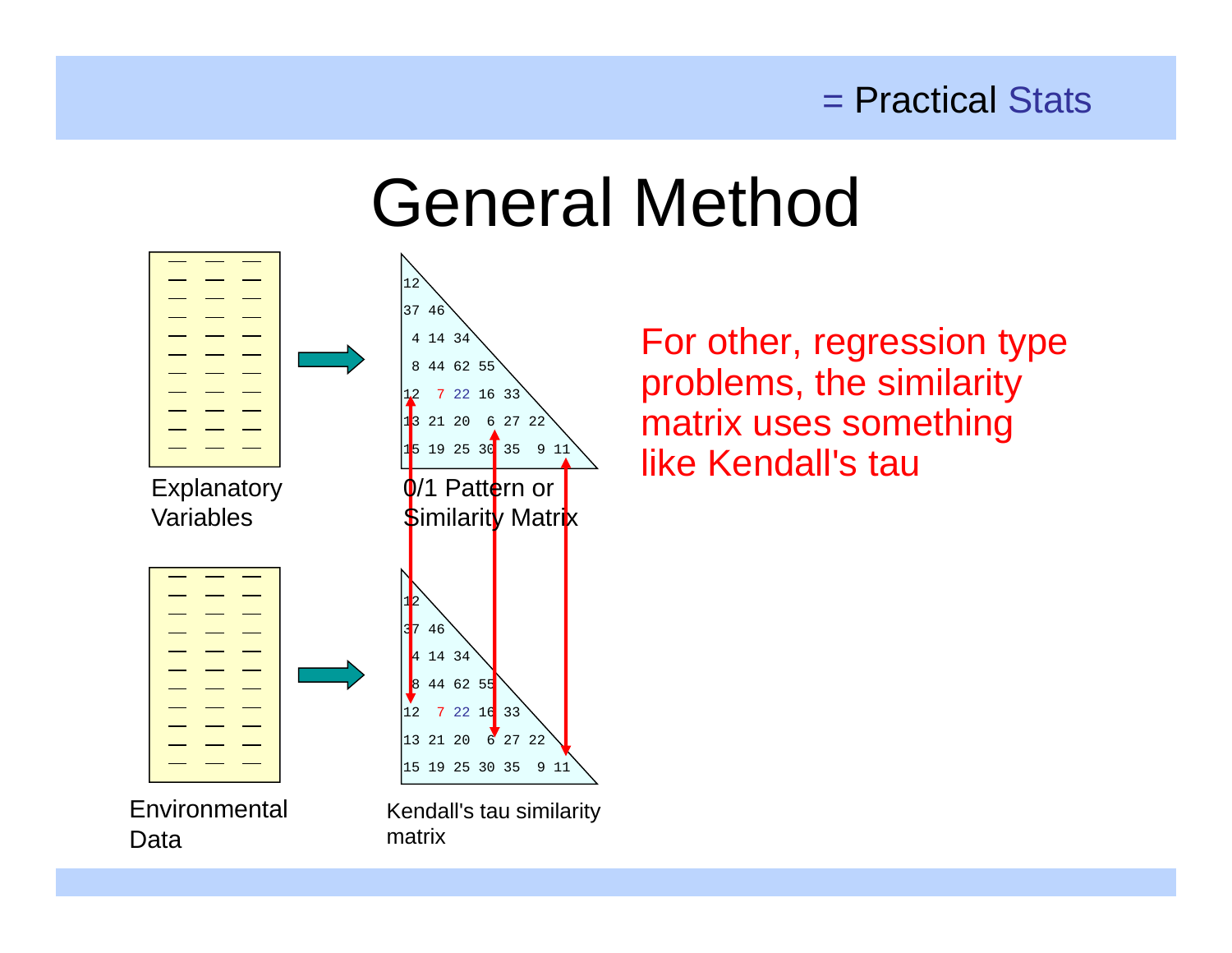### Permutation p-values



Observed test statistic higher than all 1000 results in permutations, so p-value = 0.001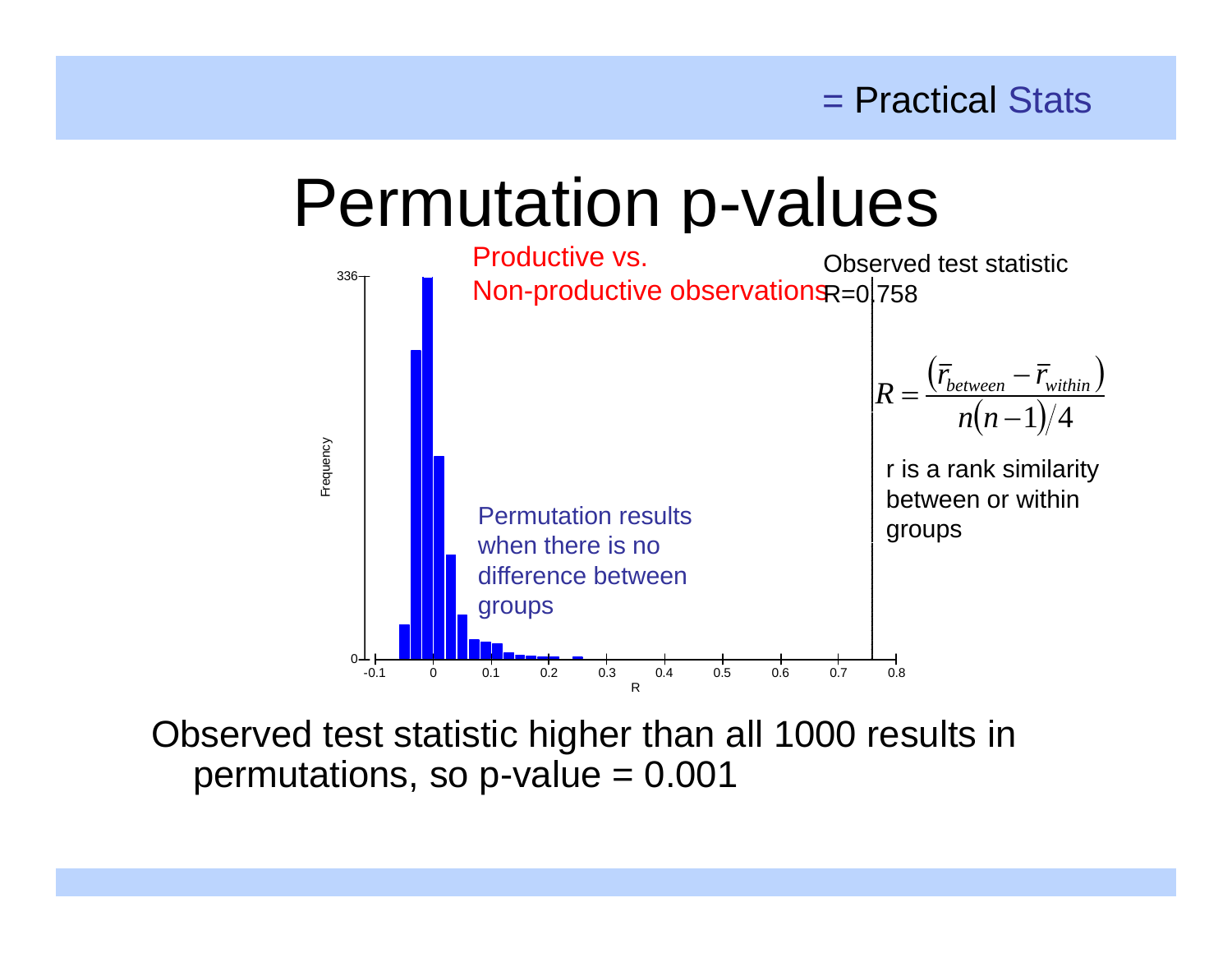## Nearest-neighbor clustering

• ranks of distances between locations in multivariate space

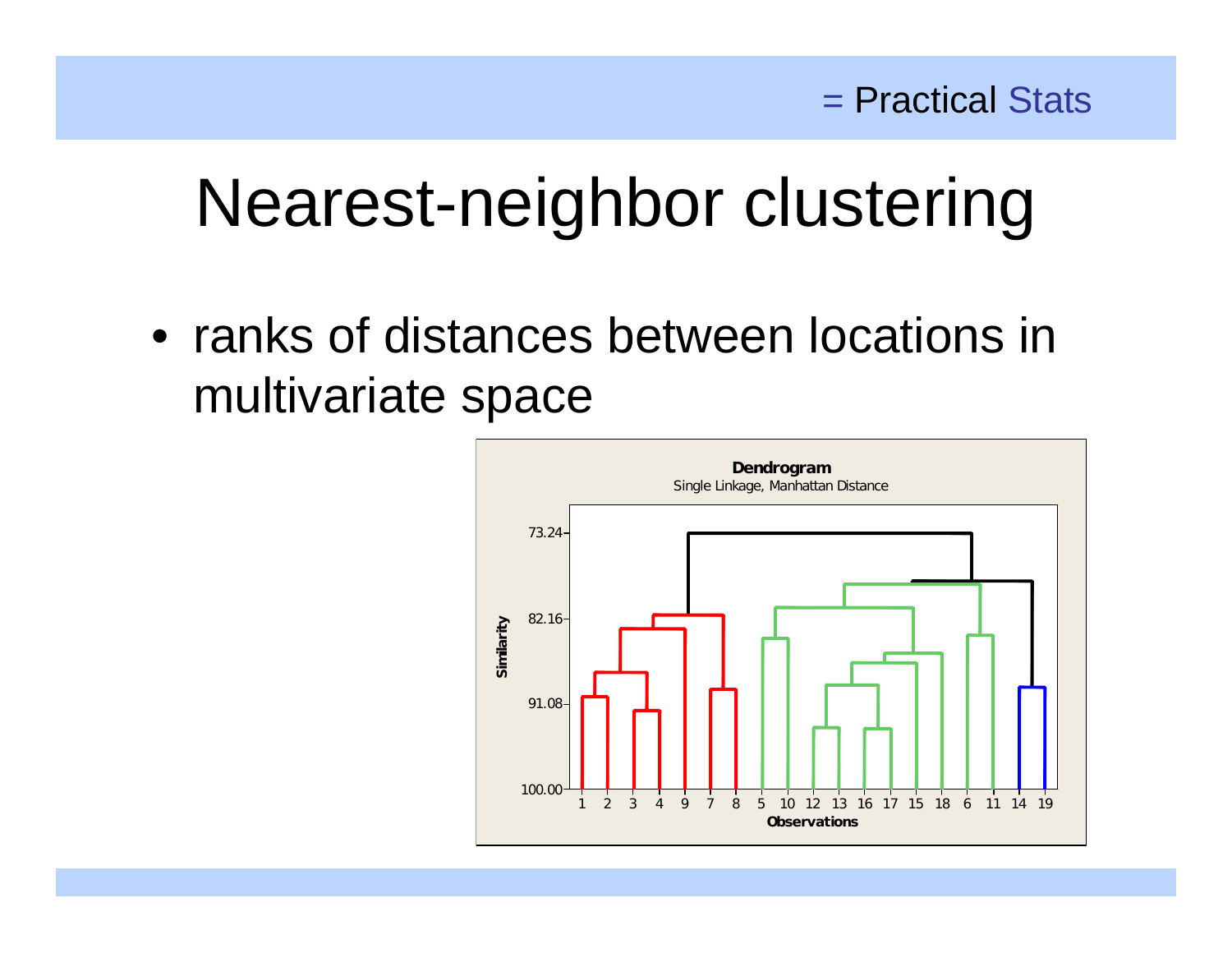### = Practical Stats Methods for dealing with nondetects

- For more than one RL:
	- 1. Compute Kaplan-Meier percentiles and run a procedure on these 'scores'
	- 2. Use maximum likelihood (MLE) versions of methods, where those exist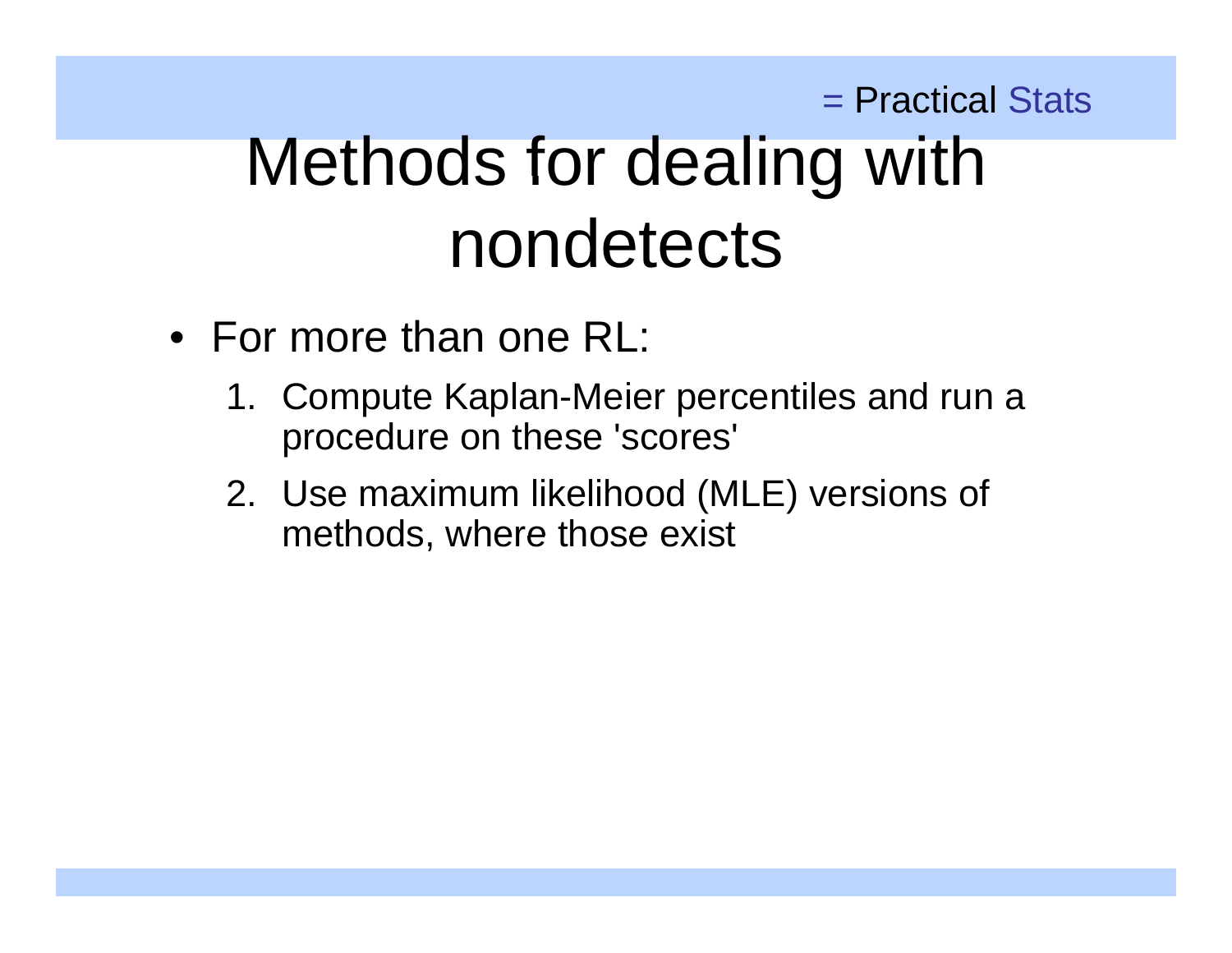# $For > 1$  RL, compute procedure on K-M percentiles

• existing tests take multivariate measures and convert to a univariate composite score. Test the scores for differences between groups. Scores are combinations of K-M percentiles for each variable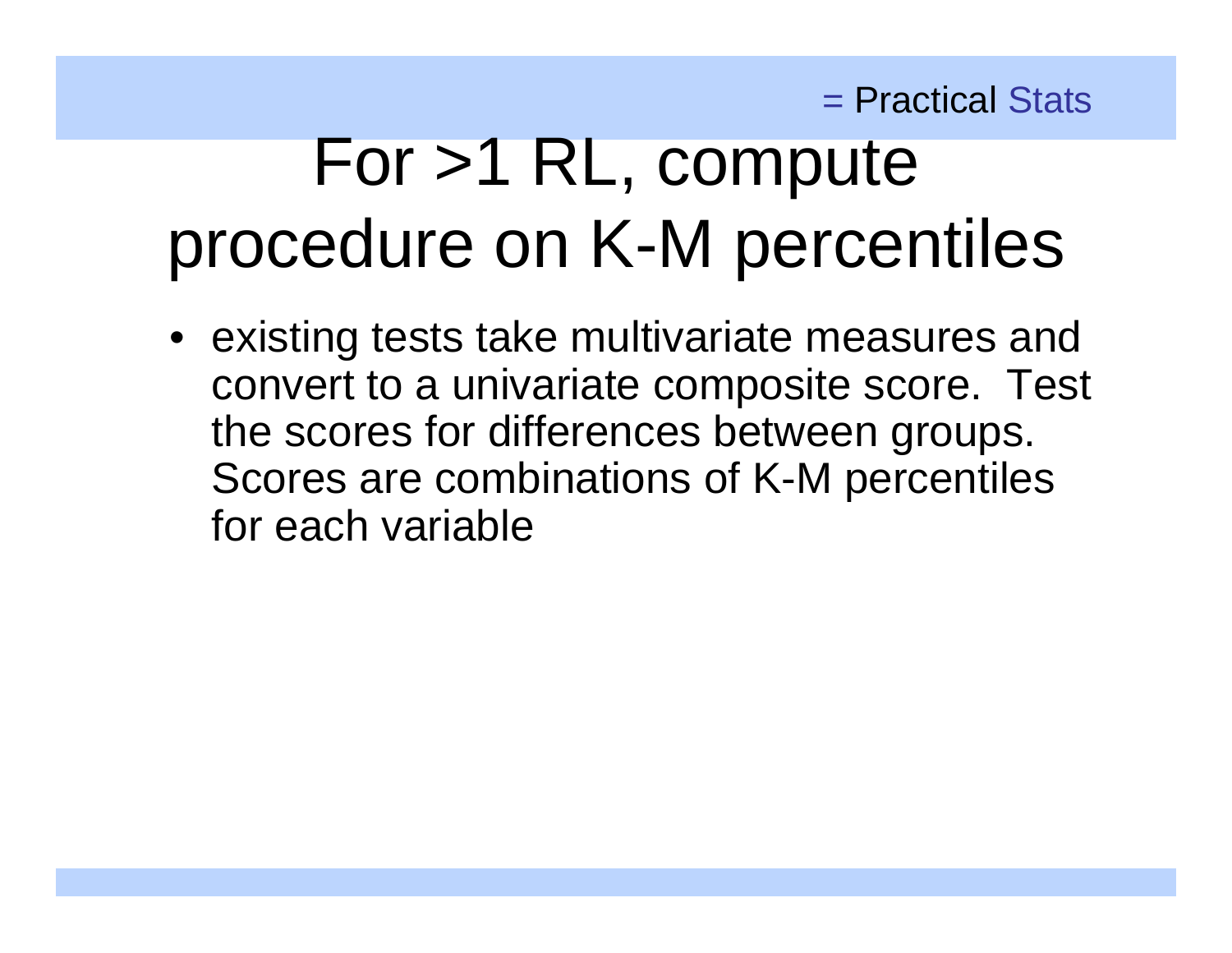## Kaplan-Meier

(nonparametric method)

- K-M estimates the survival function S, the probability of  $\leq$  each detected value
- S estimates the empirical CDF (percentile function) of the original data
- Percentiles only estimated for detects, not nondetects
- Percentile values are affected, however, by the number of and DL value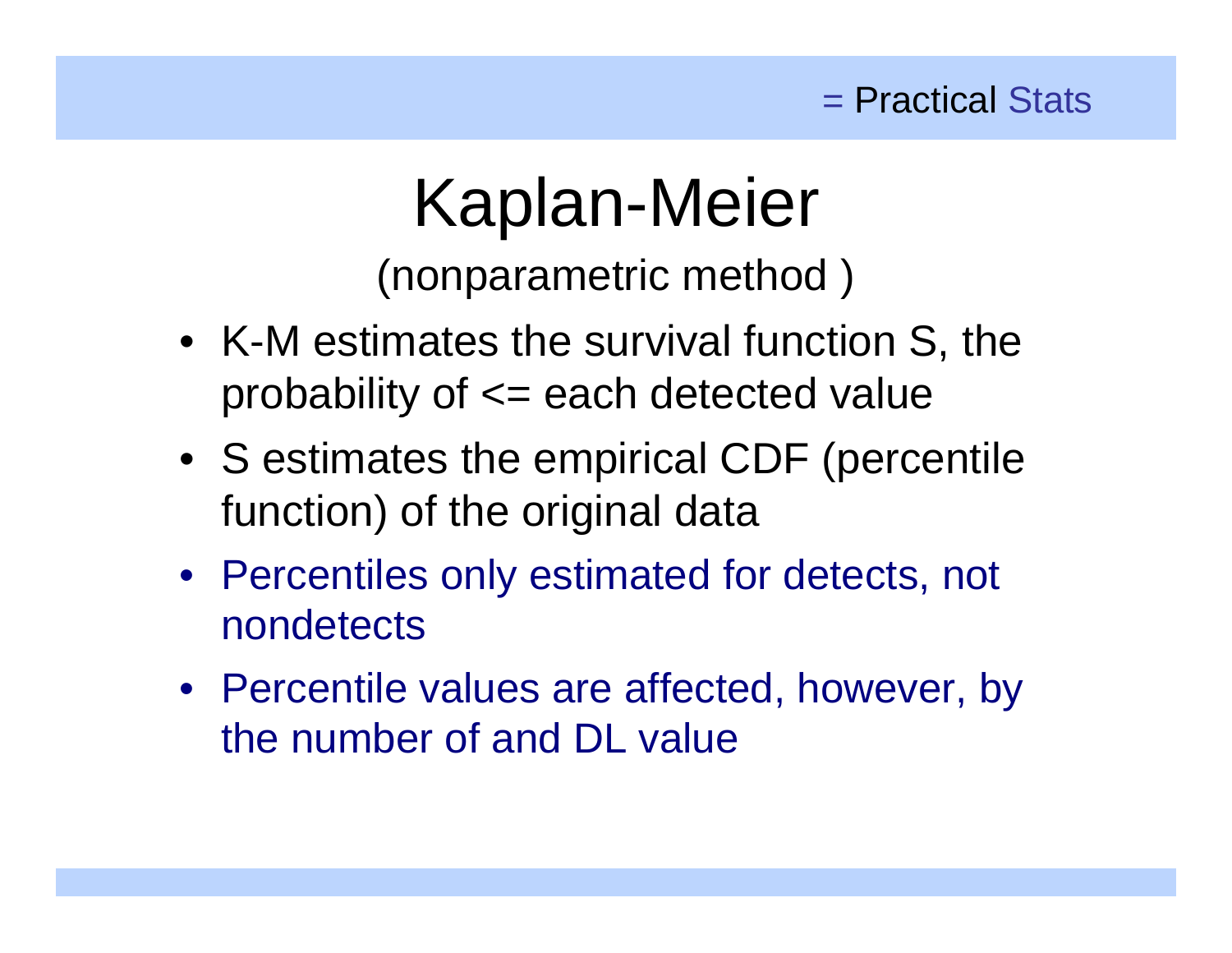## Kaplan-Meier survival curve

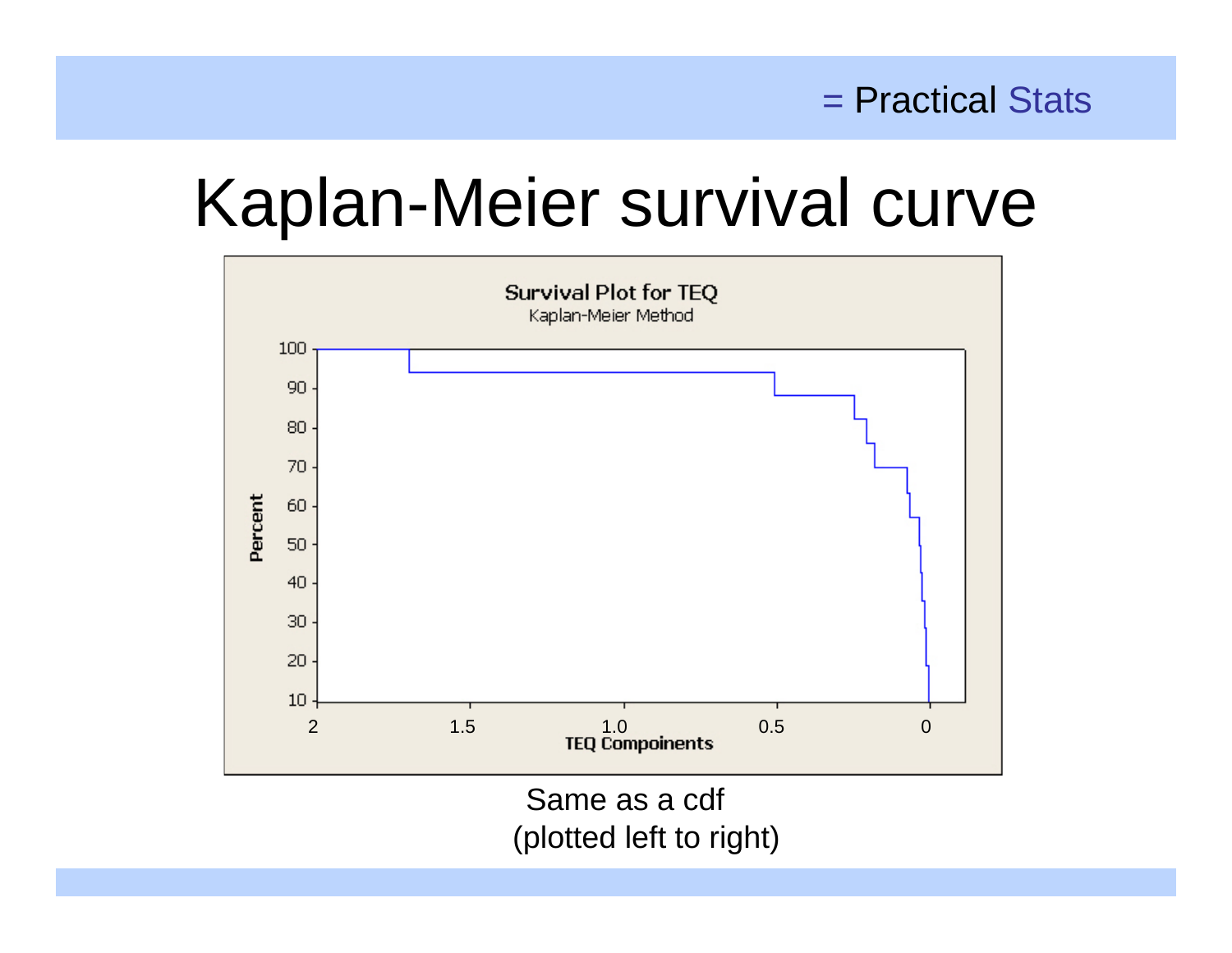# MLE methods for >1 RL

- Multiple regression analogue: predicting a Y with nondetects from multiple explanatory variables.
- Use MLE with an assumed distribution (normal, lognormal, other) to determine the best predictors.
- Censoring only allowed for the Y variable
- Has been extended to factor analysis, but software not readily available